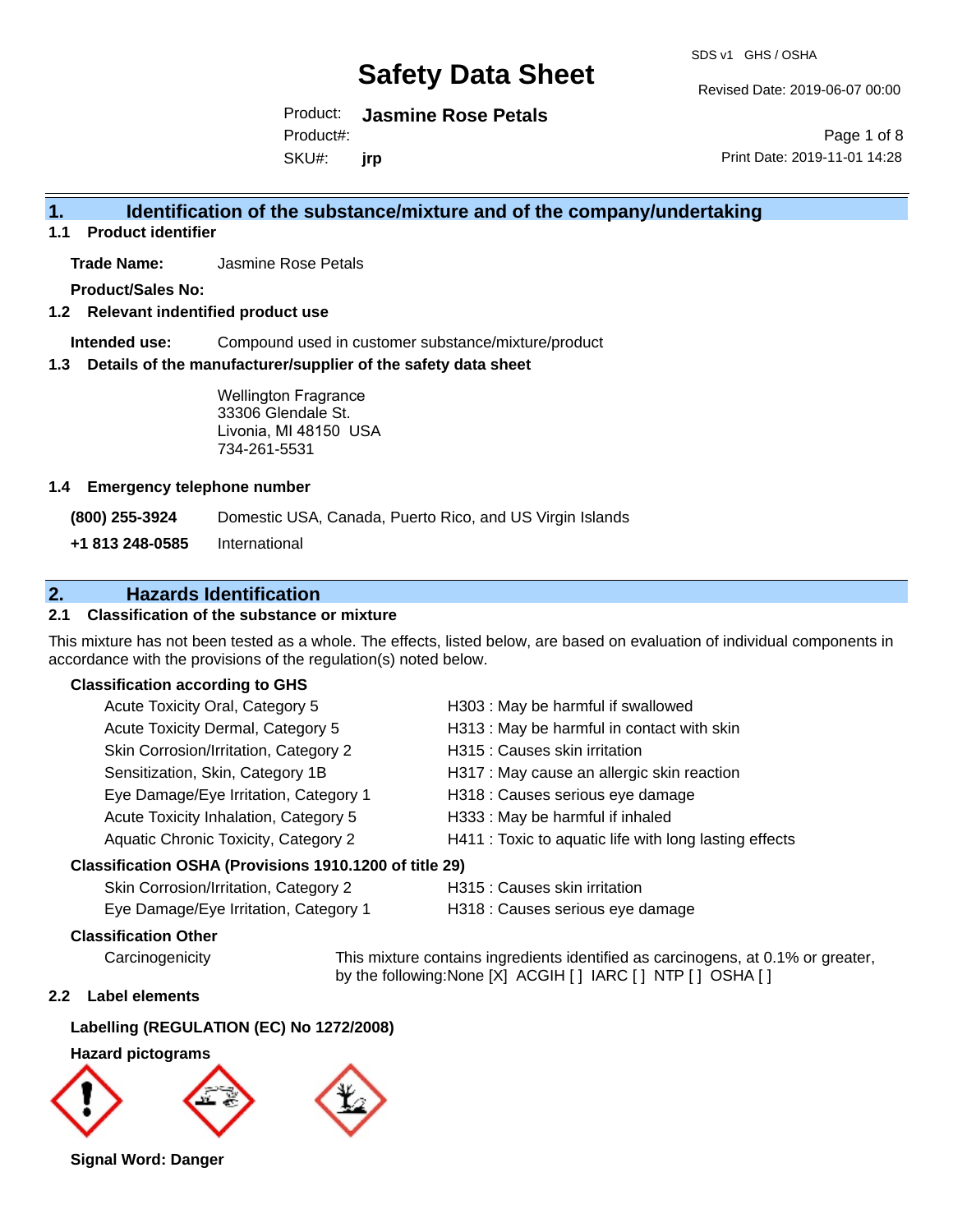Revised Date: 2019-06-07 00:00

Product: **Jasmine Rose Petals** SKU#: Product#: **jrp**

Page 2 of 8 Print Date: 2019-11-01 14:28

| <b>Hazard statments</b>         |                                                                                                                                  |
|---------------------------------|----------------------------------------------------------------------------------------------------------------------------------|
| H <sub>303</sub>                | May be harmful if swallowed                                                                                                      |
| H313                            | May be harmful in contact with skin                                                                                              |
| H315                            | Causes skin irritation                                                                                                           |
| H317                            | May cause an allergic skin reaction                                                                                              |
| H318                            | Causes serious eye damage                                                                                                        |
| H333                            | May be harmful if inhaled                                                                                                        |
| H411                            | Toxic to aquatic life with long lasting effects                                                                                  |
| <b>Precautionary Statements</b> |                                                                                                                                  |
| <b>Prevention:</b>              |                                                                                                                                  |
| P264                            | Wash hands thoroughly after handling                                                                                             |
| P <sub>272</sub>                | Contaminated work clothing should not be allowed out of the workplace                                                            |
| P <sub>273</sub>                | Avoid release to the environment                                                                                                 |
| <b>Response:</b>                |                                                                                                                                  |
| $P302 + P352$                   | IF ON SKIN: Wash with soap and water                                                                                             |
| $P304 + P312$                   | IF INHALED: Call a POISON CENTER or doctor/physician if you feel unwell                                                          |
| $P305 + P351 + P338$            | IF IN EYES: Rinse cautiously with water for several minutes Remove contact lenses if<br>present and easy to do. continue rinsing |
| P310                            | Immediately call a POISON CENTER or doctor/physician                                                                             |
| P312                            | Call a POISON CENTER or doctor/physician if you feel unwell                                                                      |
| P333 + P313                     | If skin irritation or a rash occurs: Get medical advice/attention                                                                |
| P362                            | Take off contaminated clothing and wash before reuse                                                                             |
| P363                            | Wash contaminated clothing before reuse                                                                                          |
| P391                            | <b>Collect Spillage</b>                                                                                                          |
| 2.3<br><b>Other Hazards</b>     |                                                                                                                                  |

#### **no data available**

## **3. Composition/Information on Ingredients**

### **3.1 Mixtures**

This product is a complex mixture of ingredients, which contains among others the following substance(s), presenting a health or environmental hazard within the meaning of the UN Globally Harmonized System of Classification and Labeling of Chemicals (GHS):

| CAS#<br>Ingredient     | EC#       | Conc.<br>Range | <b>GHS Classification</b>    |
|------------------------|-----------|----------------|------------------------------|
| 140-11-4               | 205-399-7 | $20 - 30 \%$   | H303; H401; H412             |
| Benzyl acetate         |           |                |                              |
| $60 - 12 - 8$          | 200-456-2 | $10 - 20%$     | H302; H313; H316; H319       |
| phenethyl alcohol      |           |                |                              |
| 120-51-4               | 204-402-9 | $10 - 20%$     | H302; H313; H400; H411       |
| <b>Benzyl Benzoate</b> |           |                |                              |
| $106 - 24 - 1$         | 203-377-1 | $5 - 10%$      | H303; H315; H317; H318; H402 |
| Geraniol               |           |                |                              |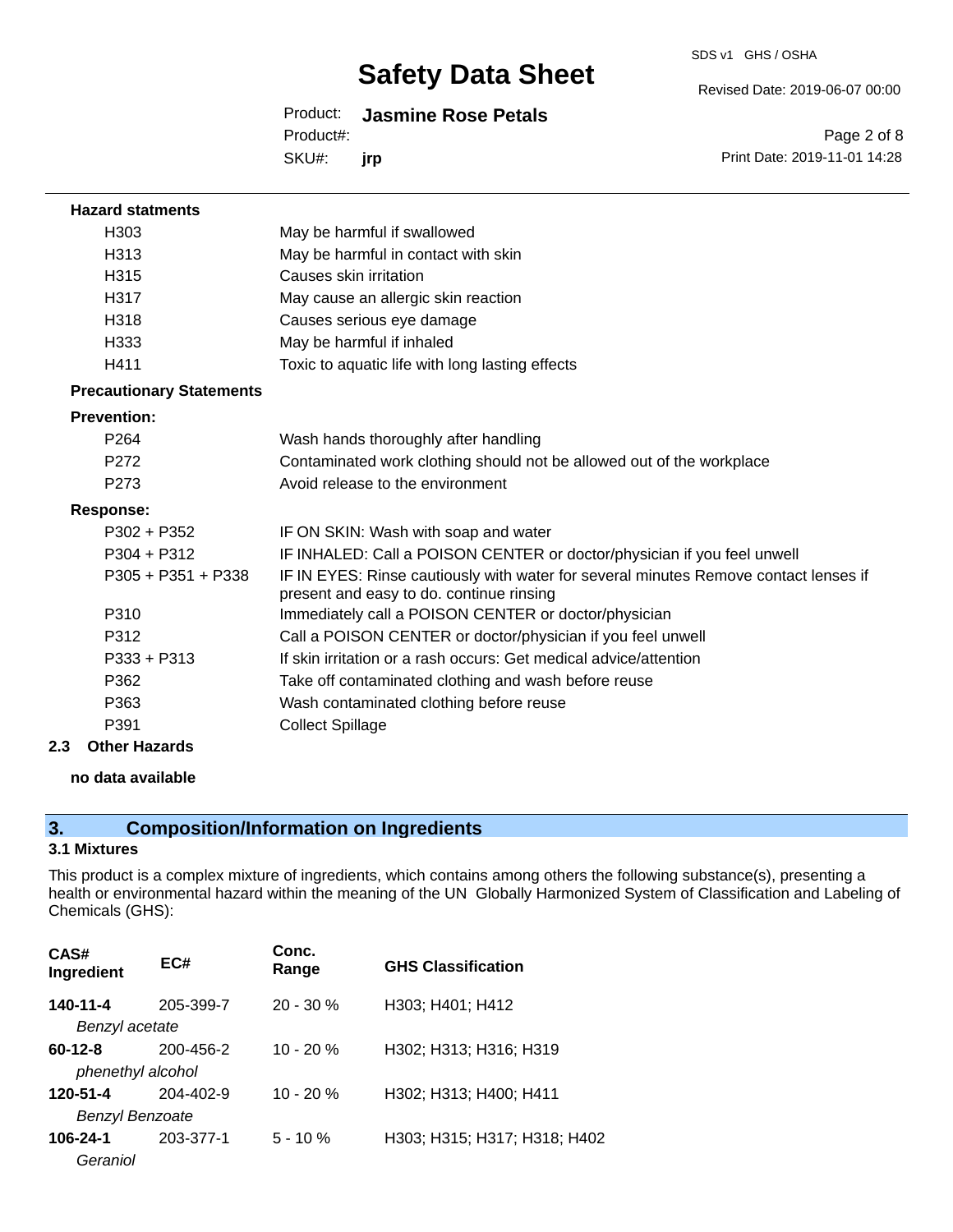SDS v1 GHS / OSHA

Revised Date: 2019-06-07 00:00

### Product: **Jasmine Rose Petals**

Product#:

SKU#: **jrp**

#### Page 3 of 8 Print Date: 2019-11-01 14:28

| CAS#<br>Ingredient                                       | EC#                  | Conc.<br>Range | <b>GHS Classification</b>           |
|----------------------------------------------------------|----------------------|----------------|-------------------------------------|
| 122-40-7                                                 | 204-541-5            | $5 - 10%$      | H303; H316; H317; H401; H411        |
| Amyl Cinnamal                                            |                      |                |                                     |
| 101-86-0                                                 | 202-983-3            | $2 - 5%$       | H303; H316; H317; H400; H411        |
|                                                          | Hexyl cinnamaldehyde |                |                                     |
| 106-25-2                                                 | 203-378-7            | $2 - 5%$       | H303; H315; H317; H319; H401        |
| Nerol                                                    |                      |                |                                     |
| 78-70-6                                                  | 201-134-4            | $2 - 5%$       | H227; H303; H315; H317; H319; H402  |
| Linalool                                                 |                      |                |                                     |
| 106-22-9                                                 | 203-375-0            | $2 - 5%$       | H303; H313; H315; H317; H319; H401  |
| Citronellol                                              |                      |                |                                     |
| 134-20-3                                                 | 205-132-4            | $2 - 5%$       | H303; H316; H319; H402              |
| Methyl anthranilate                                      |                      |                |                                     |
| 104-54-1                                                 | 203-212-3            | $1 - 2%$       | H303; H317                          |
| Cinnamyl Alcohol                                         |                      |                |                                     |
| 150-84-5                                                 | 205-775-0            | $1 - 2%$       | H315; H401; H411                    |
| Citronellyl Acetate                                      |                      |                |                                     |
| 105-87-3                                                 | 203-341-5            | $1 - 2%$       | H315; H317; H401; H412              |
| Geranyl Acetate                                          |                      |                |                                     |
| 8007-35-0                                                | 232-357-5            | $1 - 2%$       | H316; H401; H411                    |
| Terpineol acetate                                        |                      |                |                                     |
| 80-54-6                                                  | 201-289-8            | $0.1 - 1.0 %$  | H227; H302; H315; H317; H361; H401; |
| H412<br><b>Butylphenyl Methylpropional</b>               |                      |                |                                     |
| See Section 16 for full text of GHS classification codes |                      |                |                                     |

See Section 16 for full text of GHS classification codes which where not shown in section 2

Total Hydrocarbon Content (%  $w/w$ ) = 0.75

## **4. First Aid Measures 4.1 Description of first aid measures Inhalation:** Remove from exposure site to fresh air and keep at rest. Obtain medical advice. **Eye Exposure:** Flush immediately with water for at least 15 minutes. Contact physician if symptoms persist. **Skin Exposure: Remove contaminated clothes. Wash thoroughly with water (and soap).** Remove contaminated clothes. Wash thoroughly with water (and soap). Contact physician if symptoms persist. **Ingestion: Rinse mouth with water and obtain medical advice. In all of the state of the Ringestian Medical advice. 4.2 Most important symptoms and effects, both acute and delayed Symptoms:** no data available **Risks:** Risks: Refer to Section 2.2 "Hazard Statements" **4.3 Indication of any immediate medical attention and special treatment needed Treatment:** Treatment: Refer to Section 2.2 "Response"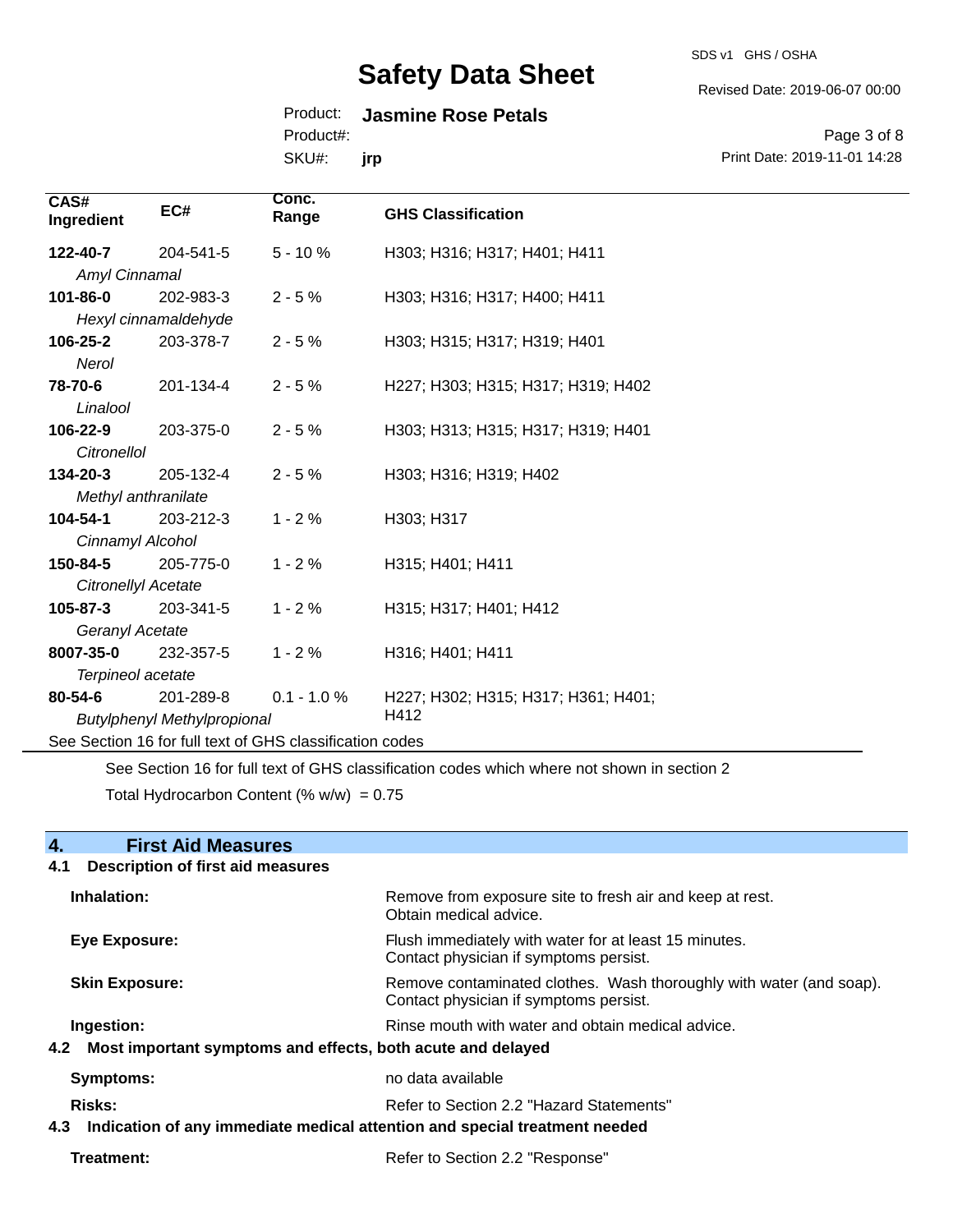SDS v1 GHS / OSHA

Revised Date: 2019-06-07 00:00

#### Product: **Jasmine Rose Petals**

Product#:

SKU#: **jrp**

Page 4 of 8 Print Date: 2019-11-01 14:28

| 5.<br><b>Fire-Fighting measures</b><br><b>Extinguishing media</b><br>5.1                                                                  |                                          |
|-------------------------------------------------------------------------------------------------------------------------------------------|------------------------------------------|
| Suitable:                                                                                                                                 | Carbon dioxide (CO2), Dry chemical, Foam |
| Unsuitable<br>Do not use a direct water jet on burning material<br>Special hazards arising from the substance or mixture<br>$5.2^{\circ}$ |                                          |
| During fire fighting:<br><b>Advice for firefighters</b><br>5.3                                                                            | Water may be ineffective                 |
| <b>Further information:</b>                                                                                                               | Standard procedure for chemical fires    |

#### **6. Accidental Release Measures**

#### **6.1 Personal precautions, protective equipment and emergency procedures**

Avoid inhalation and contact with skin and eyes. A self-contained breathing apparatus is recommended in case of a major spill.

#### **6.2 Environmental precautions**

Keep away from drains, soil, and surface and groundwater.

#### **6.3 Methods and materials for containment and cleaning up**

Clean up spillage promptly. Remove ignition sources. Provide adequate ventilation. Avoid excessive inhalation of vapors. Gross spillages should be contained by use of sand or inert powder and disposed of according to the local regulations.

#### **6.4 Reference to other sections**

Not Applicable

### **7. Handling and Storage**

#### **7.1 Precautions for safe handling**

Apply according to good manufacturing and industrial hygiene practices with proper ventilation. Do not drink, eat or smoke while handling. Respect good personal hygiene.

#### **7.2 Conditions for safe storage, including any incompatibilities**

Store in a cool, dry and ventilated area away from heat sources and protected from light in tightly closed original container. Avoid uncoated metal container. Keep air contact to a minimum.

#### **7.3 Specific end uses**

No information available

#### **8. Exposure Controls/Personal Protection**

#### **8.1 Control parameters**

**Exposure Limits:**

**Component** ACGIH

**140-11-4** *Benzyl acetate* 10

TWA ppm STEL ppm TWA ppm STEL ppm ACGIH **OSHA** OSHA

**Engineering Controls:** Use local exhaust as needed.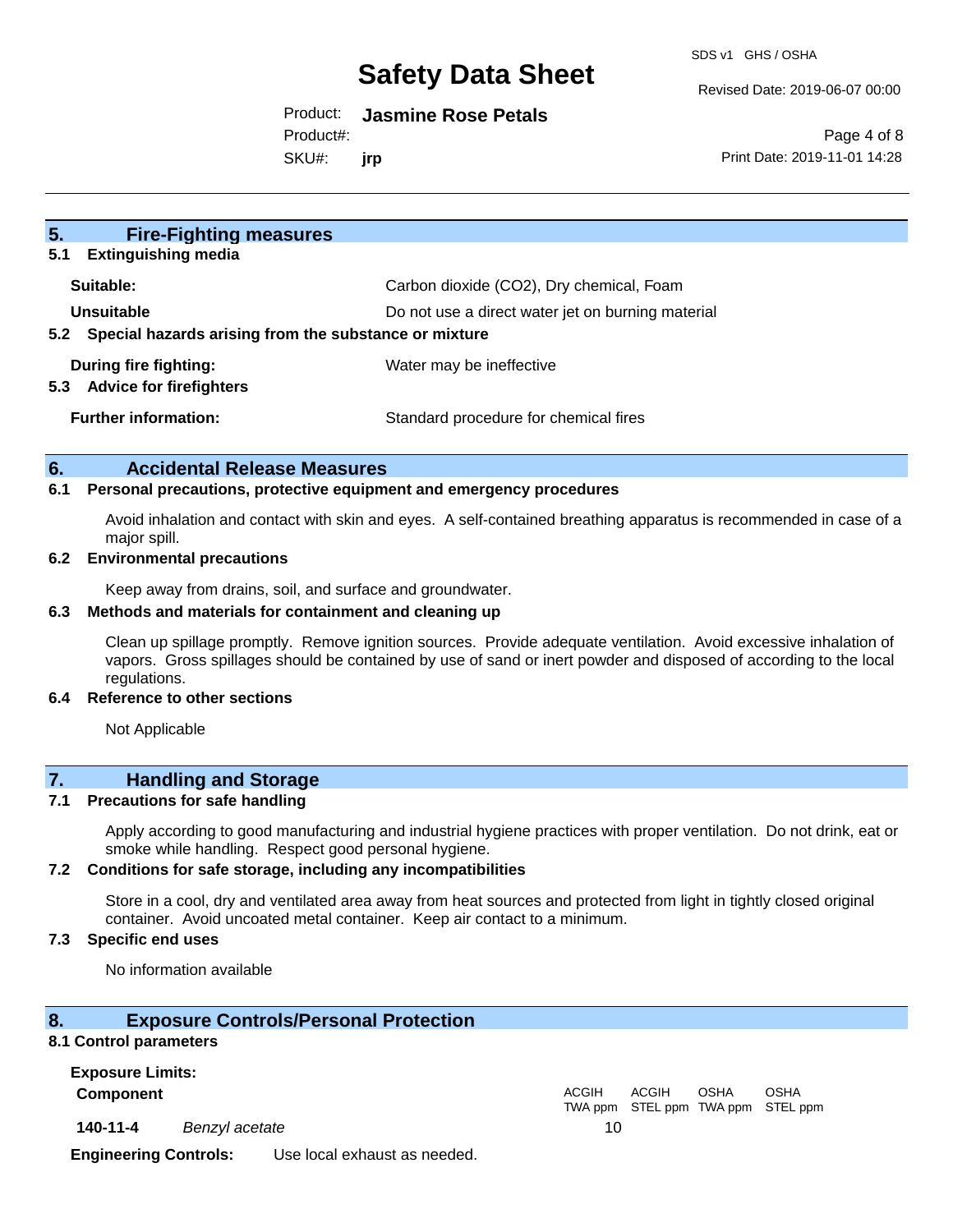SDS v1 GHS / OSHA

Revised Date: 2019-06-07 00:00

|                  | Product: Jasmine Rose Petals |
|------------------|------------------------------|
| Product#:        |                              |
| SKU#: <b>irp</b> |                              |

Page 5 of 8 Print Date: 2019-11-01 14:28

### **8.2 Exposure controls - Personal protective equipment**

| <b>Eye protection:</b>         | Tightly sealed goggles, face shield, or safety glasses with brow guards and side shields, etc.<br>as may be appropriate for the exposure |
|--------------------------------|------------------------------------------------------------------------------------------------------------------------------------------|
| <b>Respiratory protection:</b> | Avoid excessive inhalation of concentrated vapors. Apply local ventilation where appropriate.                                            |
| <b>Skin protection:</b>        | Avoid Skin contact. Use chemically resistant gloves as needed.                                                                           |

## **9. Physical and Chemical Properties**

## **9.1 Information on basic physical and chemical properties**

| Appearance:                  | Liquid                                          |
|------------------------------|-------------------------------------------------|
| Odor:                        | Conforms to Standard                            |
| Color:                       | Yellow Tint (G1) to Yellow/Greenish Yellow (G5) |
| <b>Viscosity:</b>            | Liquid                                          |
| <b>Freezing Point:</b>       | Not determined                                  |
| <b>Boiling Point:</b>        | Not determined                                  |
| <b>Melting Point:</b>        | Not determined                                  |
| <b>Flashpoint (CCCFP):</b>   | >200 F (93.33 C)                                |
| <b>Auto flammability:</b>    | Not determined                                  |
| <b>Explosive Properties:</b> | None Expected                                   |
| <b>Oxidizing properties:</b> | None Expected                                   |
| Vapor Pressure (mmHg@20 C):  | 0.0546                                          |
| %VOC:                        | 0.05                                            |
| Specific Gravity @ 25 C:     | 1.0025                                          |
| Density @ 25 C:              | 0.9995                                          |
| Refractive Index @ 20 C:     | 1.5140                                          |
| Soluble in:                  | Oil                                             |

## **10. Stability and Reactivity**

| 10.1 Reactivity                         | None                                               |
|-----------------------------------------|----------------------------------------------------|
| <b>10.2 Chemical stability</b>          | Stable                                             |
| 10.3 Possibility of hazardous reactions | None known                                         |
| <b>10.4 Conditions to avoid</b>         | None known                                         |
| 10.5 Incompatible materials             | Strong oxidizing agents, strong acids, and alkalis |
| 10.6 Hazardous decomposition products   | None known                                         |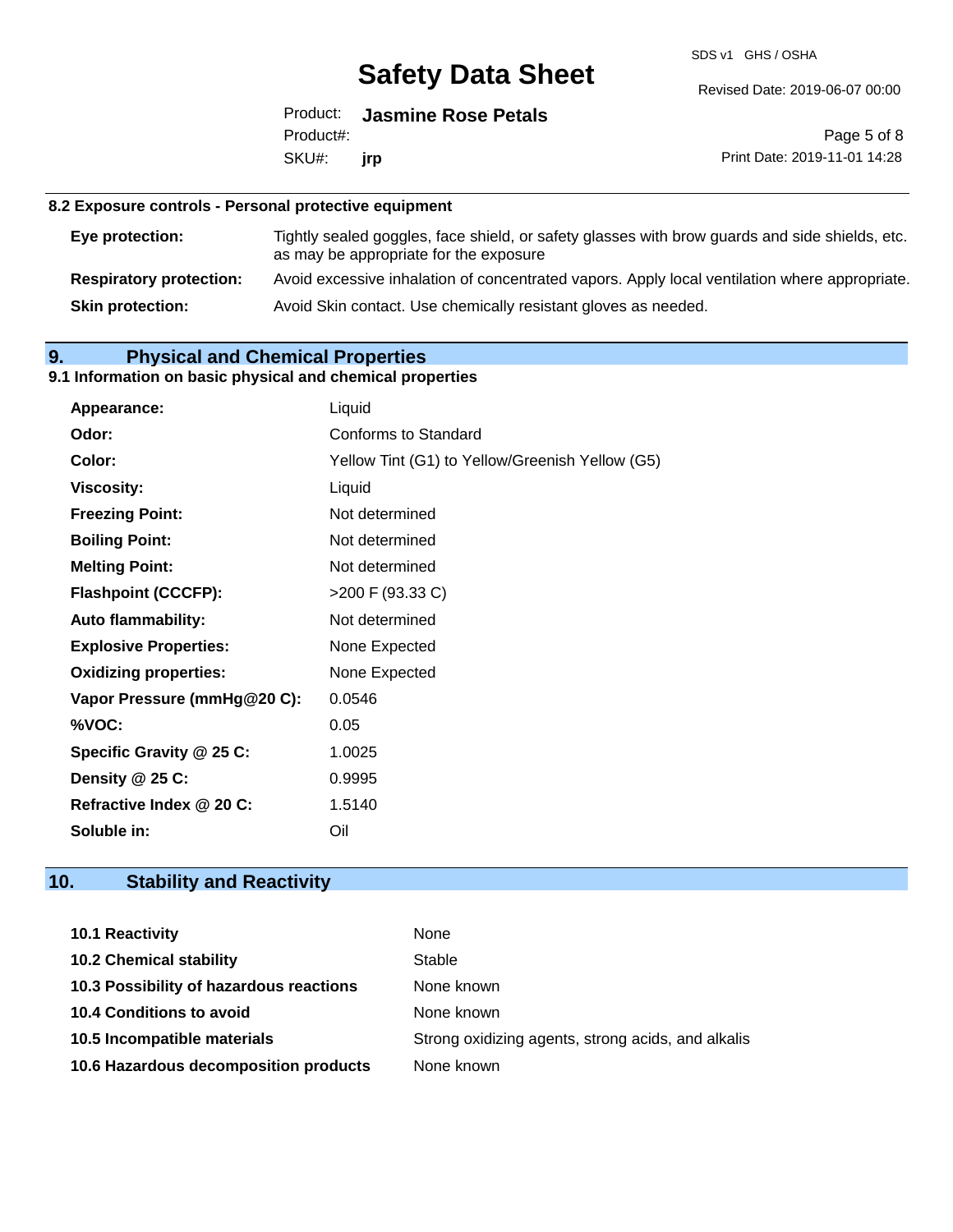SDS v1 GHS / OSHA

Revised Date: 2019-06-07 00:00

Product: **Jasmine Rose Petals** SKU#: Product#: **jrp**

Page 6 of 8 Print Date: 2019-11-01 14:28

| 11.<br><b>Toxicological Information</b> |  |
|-----------------------------------------|--|
|-----------------------------------------|--|

#### **11.1 Toxicological Effects**

Acute Toxicity Estimates (ATEs) based on the individual Ingredient Toxicity Data utilizing the "Additivity Formula"

| Acute toxicity - Oral - (Rat) mg/kg                | (LD50: 2609.5714) May be harmful if swallowed            |
|----------------------------------------------------|----------------------------------------------------------|
| Acute toxicity - Dermal - (Rabbit) mg/kg           | (LD50: 2392.0690) May be harmful in contact with skin    |
| Acute toxicity - Inhalation - (Rat) mg/L/4hr       | (LD50: 36.6740) May be harmful if inhaled                |
| <b>Skin corrosion / irritation</b>                 | May be harmful if inhaled                                |
| Serious eye damage / irritation                    | Causes serious eye damage                                |
| <b>Respiratory sensitization</b>                   | Not classified - the classification criteria are not met |
| <b>Skin sensitization</b>                          | May cause an allergic skin reaction                      |
| <b>Germ cell mutagenicity</b>                      | Not classified - the classification criteria are not met |
| Carcinogenicity                                    | Not classified - the classification criteria are not met |
| <b>Reproductive toxicity</b>                       | Not classified - the classification criteria are not met |
| Specific target organ toxicity - single exposure   | Not classified - the classification criteria are not met |
| Specific target organ toxicity - repeated exposure | Not classified - the classification criteria are not met |
| <b>Aspiration hazard</b>                           | Not classified - the classification criteria are not met |

## **12. Ecological Information**

| Not classified - the classification criteria are not met |
|----------------------------------------------------------|
| Toxic to aquatic life with long lasting effects          |
| no data available                                        |
| no data available                                        |
| no data available                                        |
| no data available                                        |
| no data available                                        |
| no data available                                        |
|                                                          |

### **13. Disposal Conditions**

#### **13.1 Waste treatment methods**

Do not allow product to reach sewage systems. Dispose of in accordance with all local and national regulations. Send to a licensed waste management company.The product should not be allowed to enter drains, water courses or the soil. Do not contaminate ponds, waterways or ditches with chemical or used container.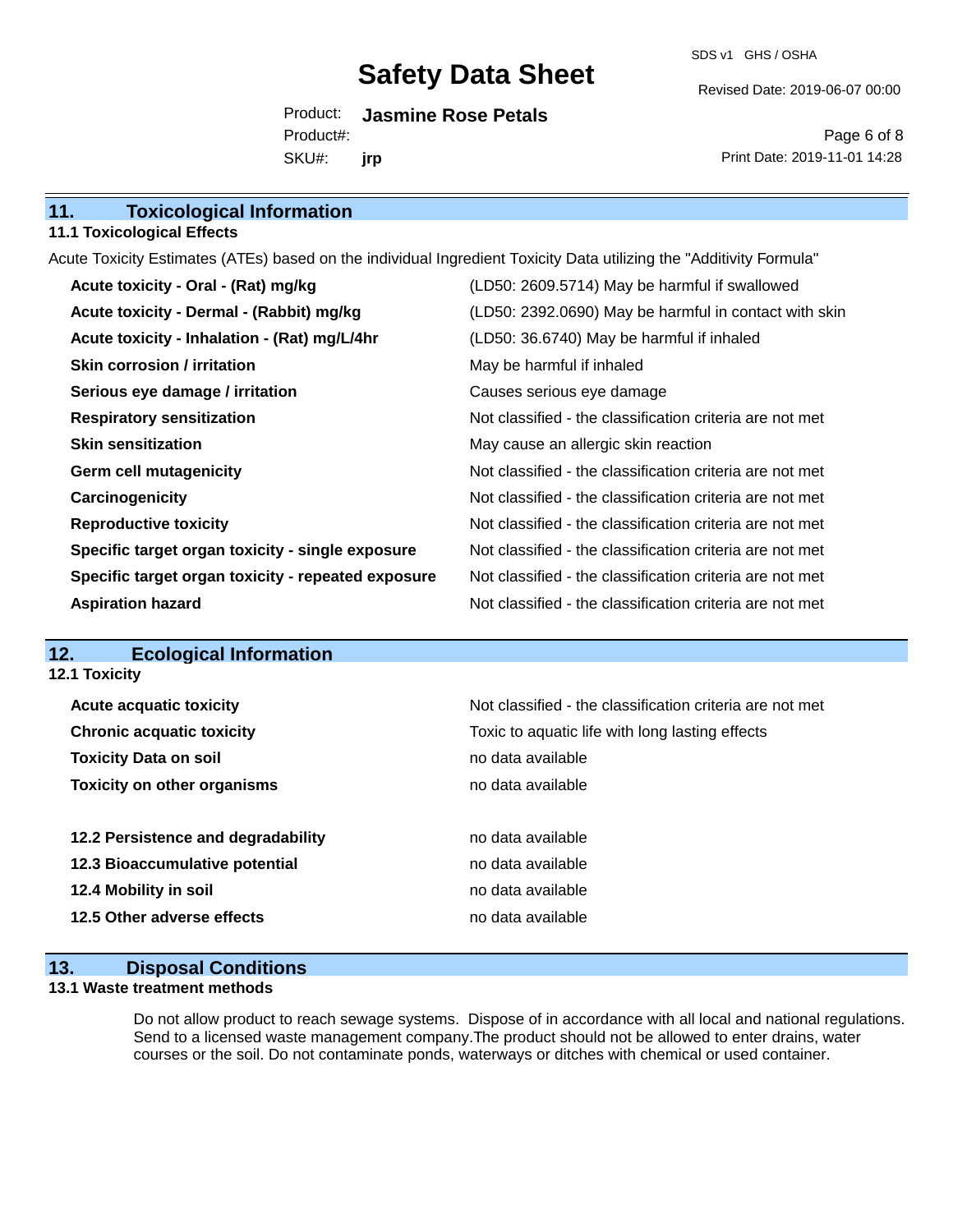SDS v1 GHS / OSHA

Revised Date: 2019-06-07 00:00

Product: **Jasmine Rose Petals** SKU#: Product#: **jrp**

Page 7 of 8 Print Date: 2019-11-01 14:28

## **14. Transport Information**

| <b>Marine Pollutant</b>                                       | Yes. Ingredient of greatest environmental impact:<br>120-51-4 : (10 - 20 %) : Benzyl Benzoate |              |                                     |                 |               |
|---------------------------------------------------------------|-----------------------------------------------------------------------------------------------|--------------|-------------------------------------|-----------------|---------------|
| <b>Regulator</b>                                              |                                                                                               | <b>Class</b> | <b>Pack Group</b>                   | <b>Sub Risk</b> | UN-nr.        |
| U.S. DOT (Non-Bulk)                                           |                                                                                               |              | Not Regulated - Not Dangerous Goods |                 |               |
| <b>Chemicals NOI</b>                                          |                                                                                               |              |                                     |                 |               |
| <b>ADR/RID (International Road/Rail)</b>                      |                                                                                               |              |                                     |                 |               |
| <b>Environmentally Hazardous</b><br>Substance, Liquid, n.o.s. |                                                                                               | 9            | Ш                                   |                 | <b>UN3082</b> |
| <b>IATA (Air Cargo)</b>                                       |                                                                                               |              |                                     |                 |               |
| <b>Environmentally Hazardous</b><br>Substance, Liquid, n.o.s. |                                                                                               | 9            | Ш                                   |                 | <b>UN3082</b> |
| IMDG (Sea)                                                    |                                                                                               |              |                                     |                 |               |
| <b>Environmentally Hazardous</b><br>Substance, Liquid, n.o.s. |                                                                                               | 9            | Ш                                   |                 | <b>UN3082</b> |

| 15.                                       | <b>Regulatory Information</b> |               |                                                                                                  |  |
|-------------------------------------------|-------------------------------|---------------|--------------------------------------------------------------------------------------------------|--|
| <b>U.S. Federal Regulations</b>           |                               |               |                                                                                                  |  |
| <b>TSCA (Toxic Substance Control Act)</b> |                               |               | All components of the substance/mixture are listed or exempt                                     |  |
| 40 CFR(EPCRA, SARA, CERCLA and CAA)       |                               |               | This product contains NO components of concern.                                                  |  |
| <b>U.S. State Regulations</b>             |                               |               |                                                                                                  |  |
| <b>California Proposition 65 Warning</b>  |                               |               | This product contains the following components:                                                  |  |
| 94-59-7                                   | $202 - 345 - 4 \leq 4$ ppm    |               | Safrole (Natural Source)                                                                         |  |
| $93 - 15 - 2$                             | $202 - 223 - 0 \leq 4$ ppm    |               | Methyl Eugenol (Natural Source)                                                                  |  |
| <b>Canadian Regulations</b>               |                               |               |                                                                                                  |  |
| <b>DSL</b>                                |                               |               | 100.00% of the components are listed or exempt. The following<br>components are NOT on the List: |  |
| 94201-73-7                                | 303-662-1                     | $\leq$ 30 ppm | Tetrahydro-4-methyl-2-phenyl-2H-pyran                                                            |  |

## **16. Other Information**

### **GHS H-Statements referred to under section 3 and not listed in section 2**

| H227 : Combustible liquid                      | H302: Harmful if swallowed                                   |  |
|------------------------------------------------|--------------------------------------------------------------|--|
| H316 : Causes mild skin irritation             | H317 : May cause an allergic skin reaction                   |  |
| H319 : Causes serious eye irritation           | H361: Suspected of damaging fertility or the unborn<br>child |  |
| H400 : Very Toxic to aquatic life              | H401 : Toxic to aquatic life                                 |  |
| H402 : Harmful to aquatic life                 | H412 : Harmful to aquatic life with long lasting effects     |  |
| <b>Total Fractional Values</b>                 |                                                              |  |
| (TFV) Risk                                     | (TFV) Risk                                                   |  |
| (136.34) Acute Toxicity Inhalation, Category 5 | (19.56) Aquatic Chronic Toxicity, Category 3                 |  |
| (14.02) Sensitization, Skin, Category 1        | (13.25) Eye Damage/Eye Irritation, Category 2A               |  |
|                                                |                                                              |  |